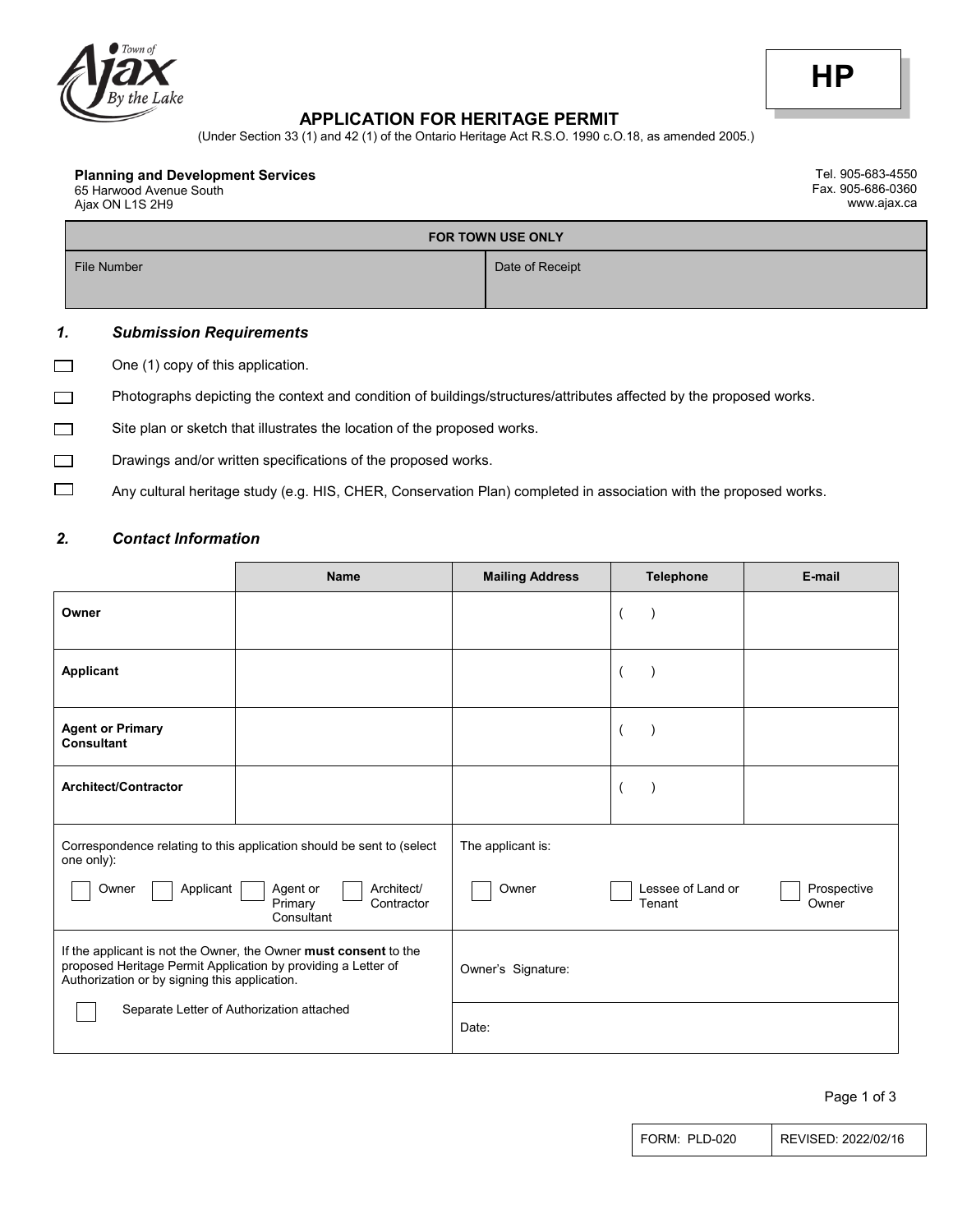### *3. Subject Property Information*

|                                                                                                                                            |            | If no municipal address is available:  |            |                            |
|--------------------------------------------------------------------------------------------------------------------------------------------|------------|----------------------------------------|------------|----------------------------|
| <b>Municipal Address</b>                                                                                                                   | Lot/Part # | Plan/Concession #                      |            | Assessment Roll # or PIN # |
|                                                                                                                                            |            |                                        |            |                            |
|                                                                                                                                            |            |                                        |            |                            |
| <b>Heritage Status of Subject Property</b><br>4.                                                                                           |            |                                        |            |                            |
| <b>Individual Designation (Part IV)</b>                                                                                                    | and/or     | Heritage District Designation (Part V) |            |                            |
|                                                                                                                                            |            |                                        |            |                            |
| <b>Description of Proposed Works:</b><br>5.                                                                                                |            |                                        |            |                            |
| Alteration to Building/Property                                                                                                            | Addition   | New Construction                       | Demolition | <b>Tree Removal</b>        |
| Provide a description of the proposed works. Please feel free to reference other submitted documents for further detail, where applicable. |            |                                        |            |                            |
|                                                                                                                                            |            |                                        |            |                            |
|                                                                                                                                            |            |                                        |            |                            |
|                                                                                                                                            |            |                                        |            |                            |
|                                                                                                                                            |            |                                        |            |                            |
|                                                                                                                                            |            |                                        |            |                            |
|                                                                                                                                            |            |                                        |            |                            |
|                                                                                                                                            |            |                                        |            |                            |
|                                                                                                                                            |            |                                        |            |                            |
|                                                                                                                                            |            |                                        |            |                            |
| <b>Reasons for Proposed Works:</b><br>6.                                                                                                   |            |                                        |            |                            |
| Provide a description of why the proposed works are being undertaken. Please attach an additional page if more space is required.          |            |                                        |            |                            |
|                                                                                                                                            |            |                                        |            |                            |
|                                                                                                                                            |            |                                        |            |                            |
|                                                                                                                                            |            |                                        |            |                            |
|                                                                                                                                            |            |                                        |            |                            |
|                                                                                                                                            |            |                                        |            |                            |
|                                                                                                                                            |            |                                        |            |                            |
|                                                                                                                                            |            |                                        |            |                            |
|                                                                                                                                            |            |                                        |            |                            |
|                                                                                                                                            |            |                                        |            |                            |
| 7.                                                                                                                                         |            |                                        |            |                            |
| 8.                                                                                                                                         |            |                                        |            |                            |
|                                                                                                                                            |            |                                        |            |                            |